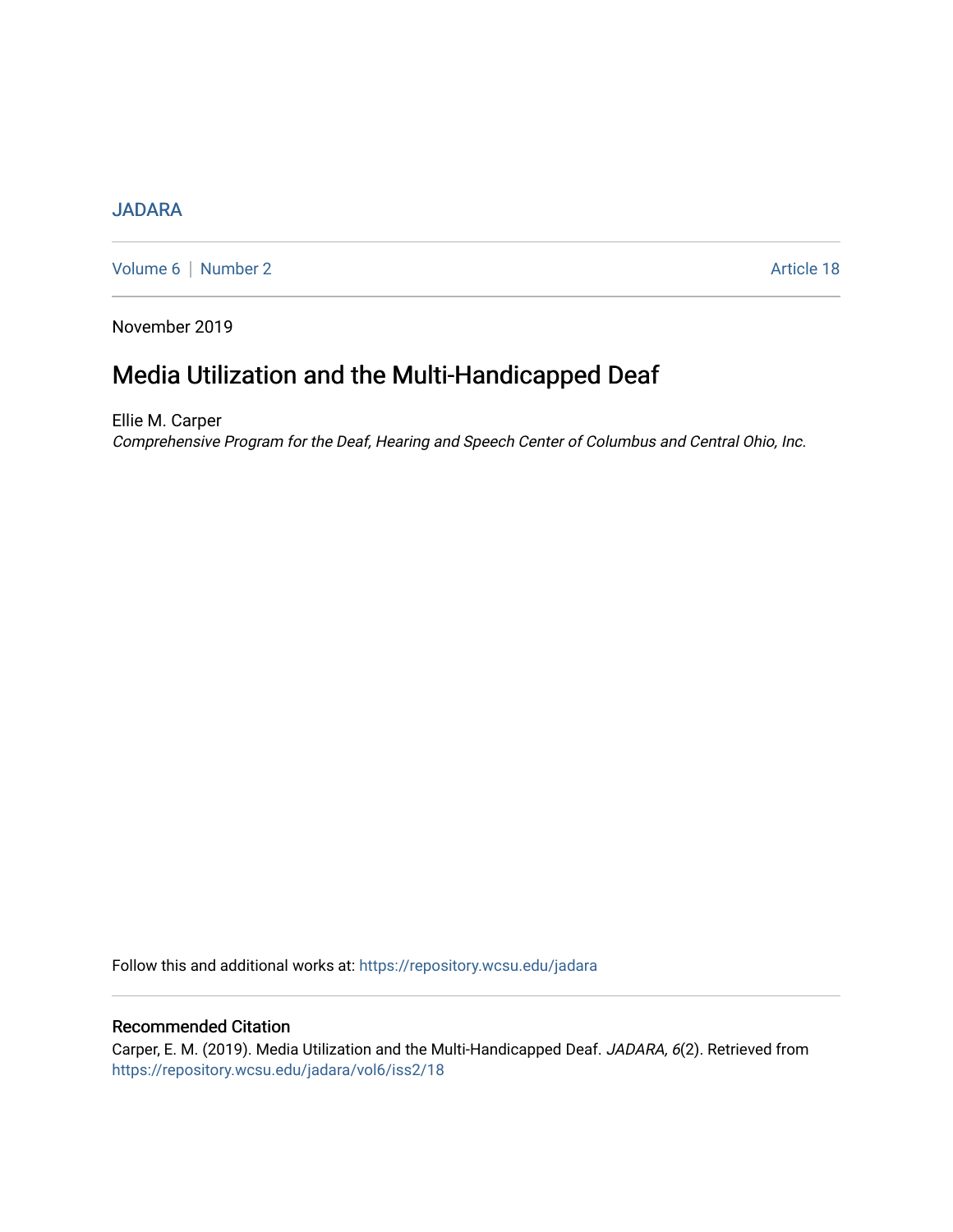## MEDIA UTILIZATION AND THE MULTI-HANDICAPPED DEAF

### By ELLIE M. CARPER, Coordinator, Comprehensive Program for the Deaf, Hearing and Speech Center of Columbus and Central Ohio, Inc.

Before I begin speaking on my topic, I feel it is appropriate to acquaint you with our program of services and objectives.

The Comprehensive Program for the Deaf is a comprehensive pre-vocational program for multiple-handicapped hearing-impaired indi viduals and is an outgrowth of the former Project DEAF. In April 1971, Federal participation ended, but the Ohio Bureau of Vocational Rehabilita tion and the Hearing and Speech Center of Columbus and Central Ohio entered into an agreement that would not only continue the initial impetus of Project DEAF but would expand the program of services to hearing-impaired persons qualifying for the program.

A great deal of community support is in evidence in the major changes within the structure of the program.

A. The physical facility has been provided through the purchase of a building by the Sertoma groups in the Columbus area.

B. Vocational try-outs to determine vocational feasibility and pref erence are conducted through cooperative agreements with competitive employers and vocational training centers. Such action has afforded a much broader spectrum of vocational exposure for our students, as well as acquainted the community with the problems of deafness. This has proven to be a vital asset in promoting and uniting other community service programs.

C. We can offer a very flexible and individualized program for each student, with objectives based on the particular needs of the individual. Due to the educational, social and occupational deprivation of the majority of our students, we are faced with seemingly insurmountable difficulties. We now offer full-time remedial education classes prior to vocational experience in order to prepare adequately the individual deaf person for the world of work.

1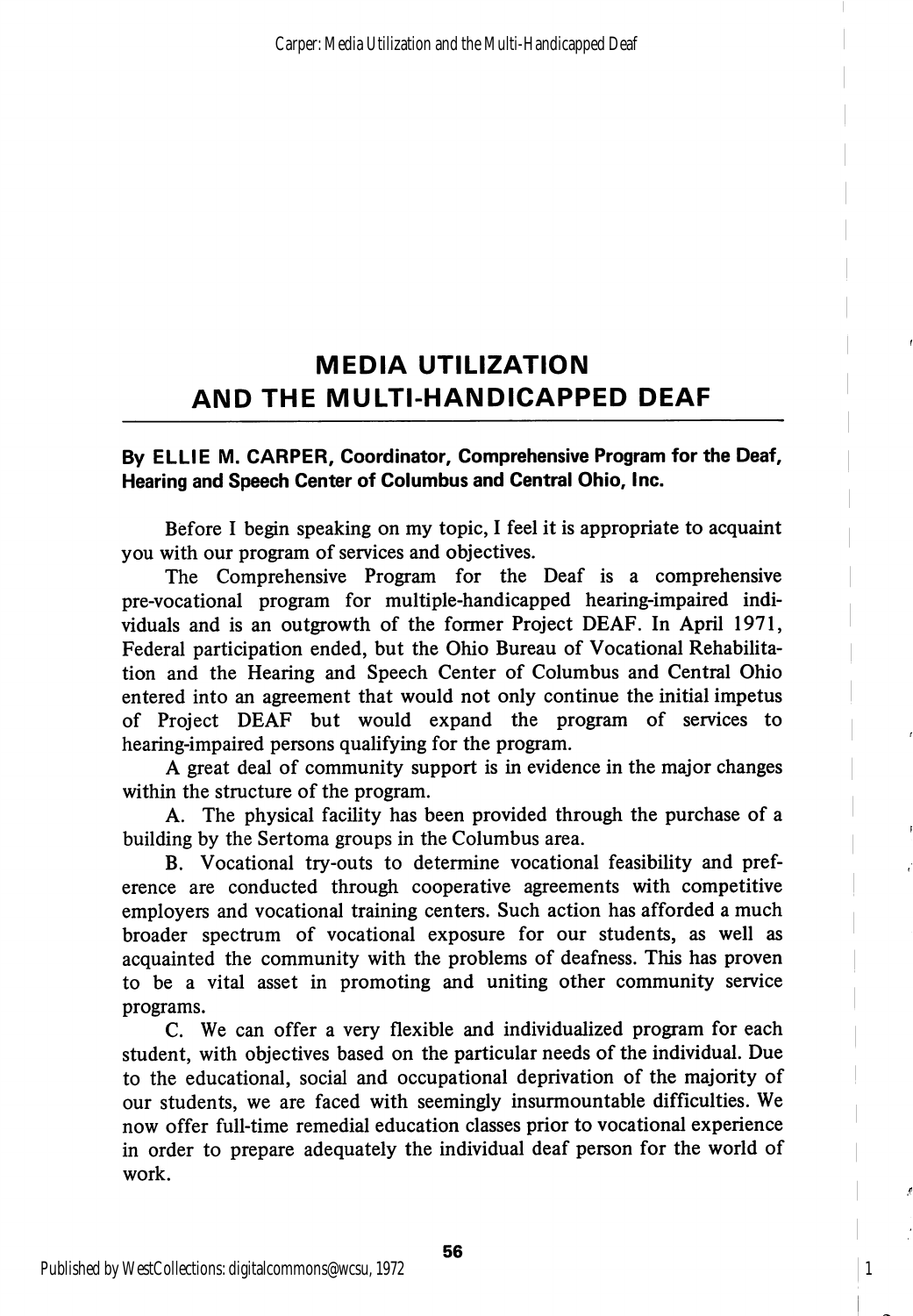#### MEDIA UTILIZATION AND THE MULTI-HANDICAPPED DEAF

As part of my presentation, I feel it is quite appropriate to expound on the remedial education aspect of our program as well as the types of students that are enrolled in the program and their problems.

A typical referral to the program is an individual who has experienced 8 to 10 years in an educational system, who displays major adjustment difficulties, and whose verbal functioning may be below second grade level. Another example may be an individual who is completely devoid of any educational or social skills. And still another may be a person who may be functioning academically on a third grade level but has no knowledge of vocational goals, preference or terminology.

With students who are functioning on the illiterate level, we must begin to instill vocabulary concepts via picture-word relationships. With others we may need to develop language structure in order that they may be capable of following written instructions or completing a job application form.

Due to the fact that our students are dependent on visual modalities, we feel that media utilization is a primary means in providing as complete and effective remedial education and adjustment training as possible. Perhaps it would be more appropriate for me to discuss the lack of sufficient and applicable media for our Center. Being a rather new facility without access to adequate monies to purchase newly developed programmed learning devices, we have had to depend on transparencies developed by the program staff and utilize media distributed by Media Services and Captioned Films, such as the occupational adjustment loop films produced by the.Oregon College of Education, film strips, and so forth. While the aforementioned materials are helpful, they are not adequate to meet the needs of our students. We often must resort to the "paper and pencil" method which also yields very little stimulation and comprehension. Available media to meet our special needs is extremely limited. There is no question but that we must begin to develop suitable material; i.e., in a recently distributed package of film strips containing 40 films, only parts of two were even remotely useful to students in a vocationally oriented program. One major problem is that the language may be applicable, but the pictures may be cartoonistic, thereby alienating the student and dampening his enthusiasm in applying himself. There is a continuing tremendous need for visual material that will instill vocabulary concepts and sentence structure.

Solutions to the media problems may be:

1. To establish a task force to evaluate available media;

2. To contact special programs that are designed to work with this particular disability group to determine the validity of their techniques;

3. Ultimately, to conduct a workshop where persons directly involved in the rehabilitation of multi-handicapped persons may "pool their knowledge" in order to determine appropriate curriculum and guidelines, as well as to make specific recommendations regarding needed media.

https://repository.wcsu.edu/jadara/vol6/iss2/18

١í